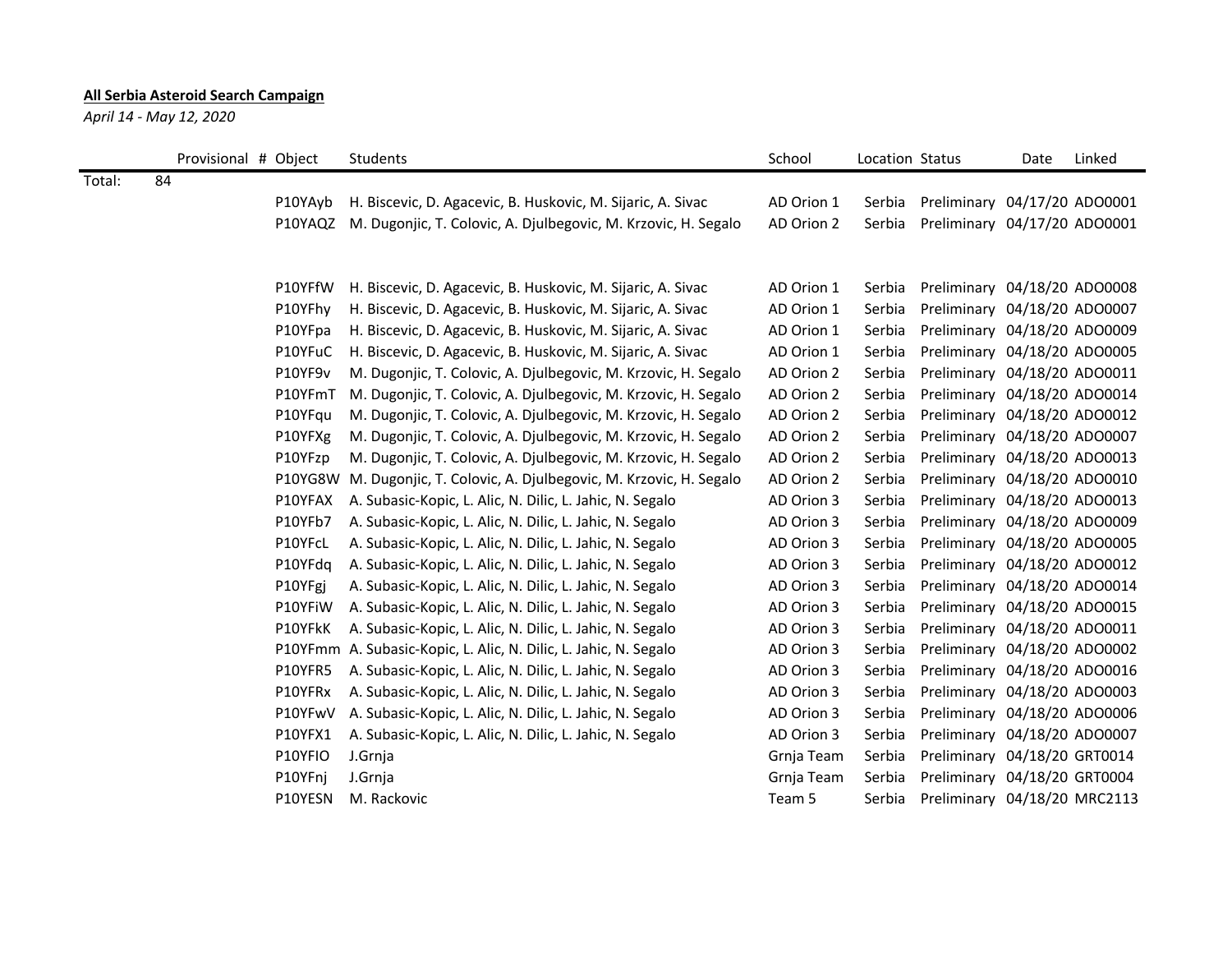| P10YONR | H. Biscevic, D. Agacevic, B. Huskovic, M. Sijaric, A. Sivac      | AD Orion 1 | Serbia | Preliminary 04/19/20 ADO0010 |
|---------|------------------------------------------------------------------|------------|--------|------------------------------|
| P10YPNI | H. Biscevic, D. Agacevic, B. Huskovic, M. Sijaric, A. Sivac      | AD Orion 1 | Serbia | Preliminary 04/19/20 ADO0012 |
| P10YPvb | H. Biscevic, D. Agacevic, B. Huskovic, M. Sijaric, A. Sivac      | AD Orion 1 | Serbia | Preliminary 04/19/20 ADO0014 |
| P10YPYZ | H. Biscevic, D. Agacevic, B. Huskovic, M. Sijaric, A. Sivac      | AD Orion 1 | Serbia | Preliminary 04/19/20 ADO0015 |
| P10YOGv | M. Dugonjic, T. Colovic, A. Djulbegovic, M. Krzovic, H. Segalo   | AD Orion 2 | Serbia | Preliminary 04/19/20 ADO0022 |
| P10YOYc | M. Dugonjic, T. Colovic, A. Djulbegovic, M. Krzovic, H. Segalo   | AD Orion 2 | Serbia | Preliminary 04/19/20 ADO0018 |
| P10YP7O | M. Dugonjic, T. Colovic, A. Djulbegovic, M. Krzovic, H. Segalo   | AD Orion 2 | Serbia | Preliminary 04/19/20 ADO0017 |
| P10YPAL | M. Dugonjic, T. Colovic, A. Djulbegovic, M. Krzovic, H. Segalo   | AD Orion 2 | Serbia | Preliminary 04/19/20 ADO0021 |
| P10YPM6 | M. Dugonjic, T. Colovic, A. Djulbegovic, M. Krzovic, H. Segalo   | AD Orion 2 | Serbia | Preliminary 04/19/20 ADO0020 |
| P10YPRm | M. Dugonjic, T. Colovic, A. Djulbegovic, M. Krzovic, H. Segalo   | AD Orion 2 | Serbia | Preliminary 04/19/20 ADO0019 |
| P10YPTo | M. Dugonjic, T. Colovic, A. Djulbegovic, M. Krzovic, H. Segalo   | AD Orion 2 | Serbia | Preliminary 04/19/20 ADO0023 |
| P10YOVo | A. Subasic-Kopic, L. Alic, N. Dilic, L. Jahic, N. Segalo         | AD Orion 3 | Serbia | Preliminary 04/19/20 ADO0018 |
| P10YPAZ | A. Subasic-Kopic, L. Alic, N. Dilic, L. Jahic, N. Segalo         | AD Orion 3 | Serbia | Preliminary 04/19/20 ADO0022 |
| P10YPbC | A. Subasic-Kopic, L. Alic, N. Dilic, L. Jahic, N. Segalo         | AD Orion 3 | Serbia | Preliminary 04/19/20 ADO0020 |
|         | P10YPOm A. Subasic-Kopic, L. Alic, N. Dilic, L. Jahic, N. Segalo | AD Orion 3 | Serbia | Preliminary 04/19/20 ADO0027 |
| P10YPRq | A. Subasic-Kopic, L. Alic, N. Dilic, L. Jahic, N. Segalo         | AD Orion 3 | Serbia | Preliminary 04/19/20 ADO0021 |
| P10YPuN | A. Subasic-Kopic, L. Alic, N. Dilic, L. Jahic, N. Segalo         | AD Orion 3 | Serbia | Preliminary 04/19/20 ADO0024 |
| P10YPwk | A. Subasic-Kopic, L. Alic, N. Dilic, L. Jahic, N. Segalo         | AD Orion 3 | Serbia | Preliminary 04/19/20 ADO0028 |
|         | P10YPwQ A. Subasic-Kopic, L. Alic, N. Dilic, L. Jahic, N. Segalo | AD Orion 3 | Serbia | Preliminary 04/19/20 ADO0026 |
|         | P10YPWR A. Subasic-Kopic, L. Alic, N. Dilic, L. Jahic, N. Segalo | AD Orion 3 | Serbia | Preliminary 04/19/20 ADO0023 |
| P10YPxV | A. Subasic-Kopic, L. Alic, N. Dilic, L. Jahic, N. Segalo         | AD Orion 3 | Serbia | Preliminary 04/19/20 ADO0025 |
| P10YPZZ | A. Subasic-Kopic, L. Alic, N. Dilic, L. Jahic, N. Segalo         | AD Orion 3 | Serbia | Preliminary 04/19/20 ADO0019 |
| P10YPYk | F.Colakovic                                                      | <b>ANR</b> | Serbia | Preliminary 04/19/20 ANR011  |
| P10YPYw | Z. Tomic, M. Stankovic, D. Tomic                                 | Eureka     | Serbia | Preliminary 04/19/20 EUR0007 |
| P10YPeZ | J.Grnja                                                          | Grnja Team | Serbia | Preliminary 04/19/20 GRT0010 |
| P10YPbj | S.Saranovic                                                      | Team 1     | Serbia | Preliminary 04/19/20 SAR5454 |
| P10YPEr | S.Saranovic                                                      | Team 1     | Serbia | Preliminary 04/19/20 SAR3333 |
| P10YPCa | M. Rackovic                                                      | Team 5     | Serbia | Preliminary 04/19/20 MRC1913 |
| P10YQ7v | M. Rackovic                                                      | Team 5     | Serbia | Preliminary 04/19/20 MRC1926 |
| P10YQAu | M. Rackovic                                                      | Team 5     | Serbia | Preliminary 04/19/20 MRC1308 |
|         |                                                                  |            |        |                              |
| P10ZaDV | H. Biscevic, D. Agacevic, B. Huskovic, M. Sijaric, A. Sivac      | AD Orion 1 | Serbia | Preliminary 04/21/20 ADO0018 |

| AD Orion 1        | Serbia | Preliminary |                  | 04/19/20 ADO0010 |
|-------------------|--------|-------------|------------------|------------------|
| AD Orion 1        | Serbia | Preliminary |                  | 04/19/20 ADO0012 |
| AD Orion 1        | Serbia | Preliminary |                  | 04/19/20 ADO0014 |
| AD Orion 1        | Serbia | Preliminary |                  | 04/19/20 ADO0015 |
| <b>AD Orion 2</b> | Serbia | Preliminary |                  | 04/19/20 ADO0022 |
| <b>AD Orion 2</b> | Serbia | Preliminary |                  | 04/19/20 ADO0018 |
| <b>AD Orion 2</b> | Serbia | Preliminary |                  | 04/19/20 ADO0017 |
| <b>AD Orion 2</b> | Serbia | Preliminary |                  | 04/19/20 ADO0021 |
| <b>AD Orion 2</b> | Serbia | Preliminary |                  | 04/19/20 ADO0020 |
| <b>AD Orion 2</b> | Serbia | Preliminary |                  | 04/19/20 ADO0019 |
| <b>AD Orion 2</b> | Serbia | Preliminary |                  | 04/19/20 ADO0023 |
| <b>AD Orion 3</b> | Serbia | Preliminary |                  | 04/19/20 ADO0018 |
| AD Orion 3        | Serbia | Preliminary |                  | 04/19/20 ADO0022 |
| AD Orion 3        | Serbia | Preliminary |                  | 04/19/20 ADO0020 |
| <b>AD Orion 3</b> | Serbia | Preliminary |                  | 04/19/20 ADO0027 |
| <b>AD Orion 3</b> | Serbia | Preliminary |                  | 04/19/20 ADO0021 |
| AD Orion 3        | Serbia | Preliminary |                  | 04/19/20 ADO0024 |
| <b>AD Orion 3</b> | Serbia | Preliminary |                  | 04/19/20 ADO0028 |
| AD Orion 3        | Serbia | Preliminary |                  | 04/19/20 ADO0026 |
| <b>AD Orion 3</b> | Serbia | Preliminary |                  | 04/19/20 ADO0023 |
| AD Orion 3        | Serbia | Preliminary |                  | 04/19/20 ADO0025 |
| AD Orion 3        | Serbia | Preliminary |                  | 04/19/20 ADO0019 |
| ANR               | Serbia | Preliminary | 04/19/20 ANR011  |                  |
| Eureka            | Serbia | Preliminary | 04/19/20 EUR0007 |                  |
| Grnja Team        | Serbia | Preliminary | 04/19/20 GRT0010 |                  |
| Feam 1            | Serbia | Preliminary | 04/19/20 SAR5454 |                  |
| Feam 1            | Serbia | Preliminary | 04/19/20 SAR3333 |                  |
| Feam 5            | Serbia | Preliminary |                  | 04/19/20 MRC1913 |
| Feam 5            | Serbia | Preliminary |                  | 04/19/20 MRC1926 |
| Feam 5            | Serbia | Preliminary |                  | 04/19/20 MRC1308 |
|                   |        |             |                  |                  |

| P10ZaDV – H. Biscevic, D. Agacevic, B. Huskovic, M. Sijaric, A. Sivac |  | AD Orion 1 Serbia Preliminary 04/21/20 ADO0018 |
|-----------------------------------------------------------------------|--|------------------------------------------------|
| P10ZaNO H. Biscevic, D. Agacevic, B. Huskovic, M. Sijaric, A. Sivac   |  | AD Orion 1 Serbia Preliminary 04/21/20 ADO0016 |
| P10ZaPp H. Biscevic, D. Agacevic, B. Huskovic, M. Sijaric, A. Sivac   |  | AD Orion 1 Serbia Preliminary 04/21/20 ADO0019 |
| P10ZaPw H. Biscevic, D. Agacevic, B. Huskovic, M. Sijaric, A. Sivac   |  | AD Orion 1 Serbia Preliminary 04/21/20 ADO0024 |

| AD Orion 1 | Serbia Preliminary 04/21/20 ADO0018 |  |
|------------|-------------------------------------|--|
| AD Orion 1 | Serbia Preliminary 04/21/20 ADO0016 |  |
| AD Orion 1 | Serbia Preliminary 04/21/20 ADO0019 |  |
| AD Orion 1 | Serbia Preliminary 04/21/20 ADO0024 |  |